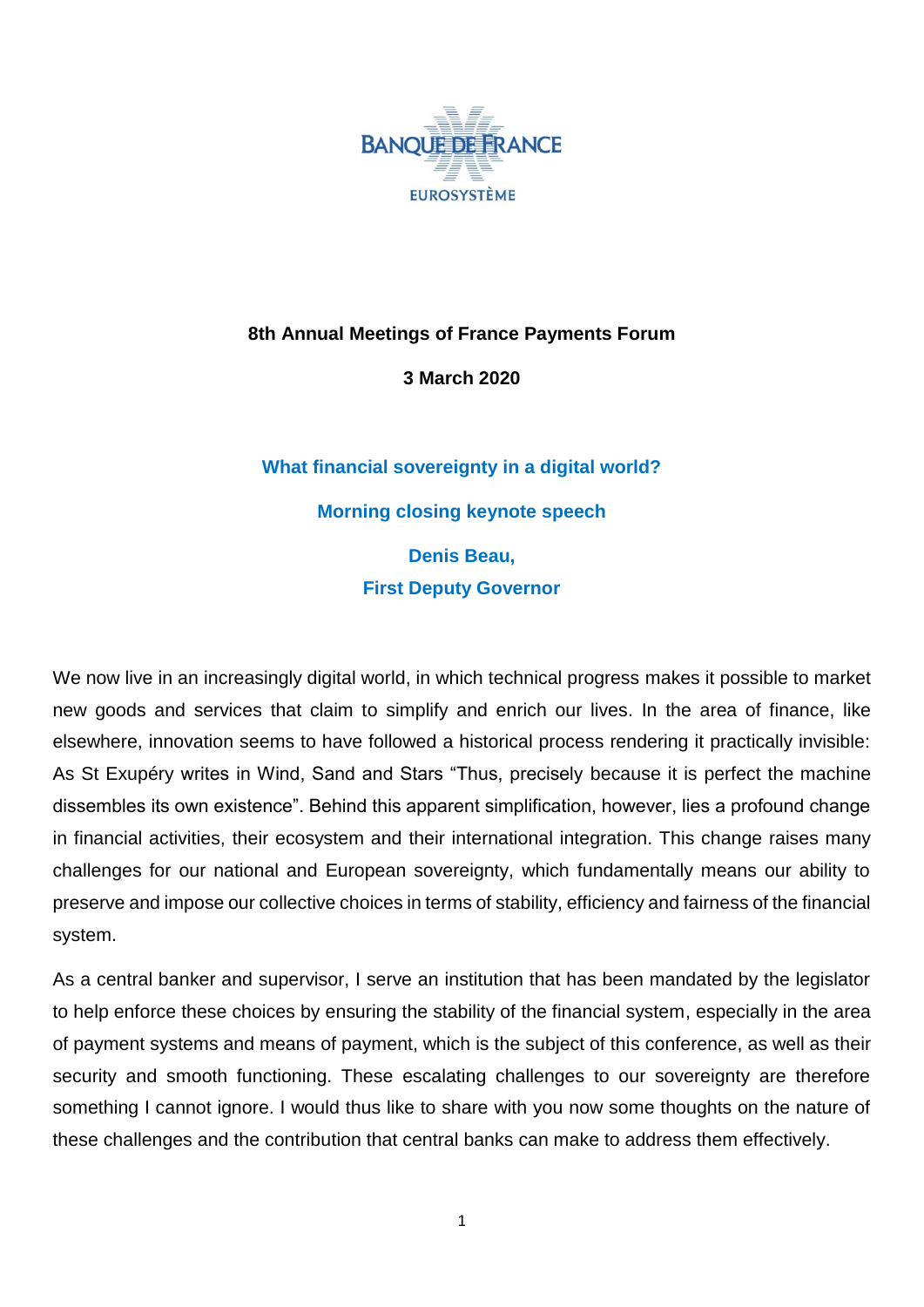### **1. The digitisation of the economy and its challenges for sovereignty**

**A-** The digitisation of the economy has led to **a profound change in financial ecosystems.** The development of an Internet-based network economy has provided businesses with more direct access to consumers, while reducing the fixed costs of launching and operating services This change has gone hand in hand with changing lifestyles and increased expectations in terms of simplicity, availability, immediacy and even personalisation of services. This is commonly referred to as the "customer experience". The emergence of digital banks, where interaction with the customer is mainly carried out via a mobile application, is an example of a response to this new standard in terms of practices.

Changing patterns in practices have also prompted some companies to position themselves between customers and traditional service providers in very specific segments in order to offer value-added services. This "re-intermediation" has given rise in Europe to a continuous adaptation of regulations in order to regulate and secure data sharing, which is the driving force behind open banking. This trend benefits both relatively small players (FinTechs) and technology giants whose business model is based on the monetisation of data (Gafams and BATX, whose entry into the European market is more recent).

These changes are the natural result of a process of creative iteration, and promise to simplify practices by diversifying them. **Nevertheless, they have significant consequences for the structure of markets, with a substantial impact on our ability to impose and control our public policy choices regarding financial services, in particular in terms of legal, technological and operational certainty.** For instance,

- which law is applicable, when the provision of services involves players established in different jurisdictions with sometimes contradictory legal requirements? The United States in particular is characterised by a broad definition of extraterritoriality. Besides the identification of the legal framework, there is also the question of the ability of a judicial authority to enforce the law, given the size of financial groups, the large number of intermediaries, or the location of their various activities.
- The digitisation of financial services also introduces a new form of dependence on physical (mobile phones and connected objects) as well as digital (search engines, mobile applications) entry points and on the non-European technology companies that control and dominate them. Yet, competition law, created in the 19th century in a period when the State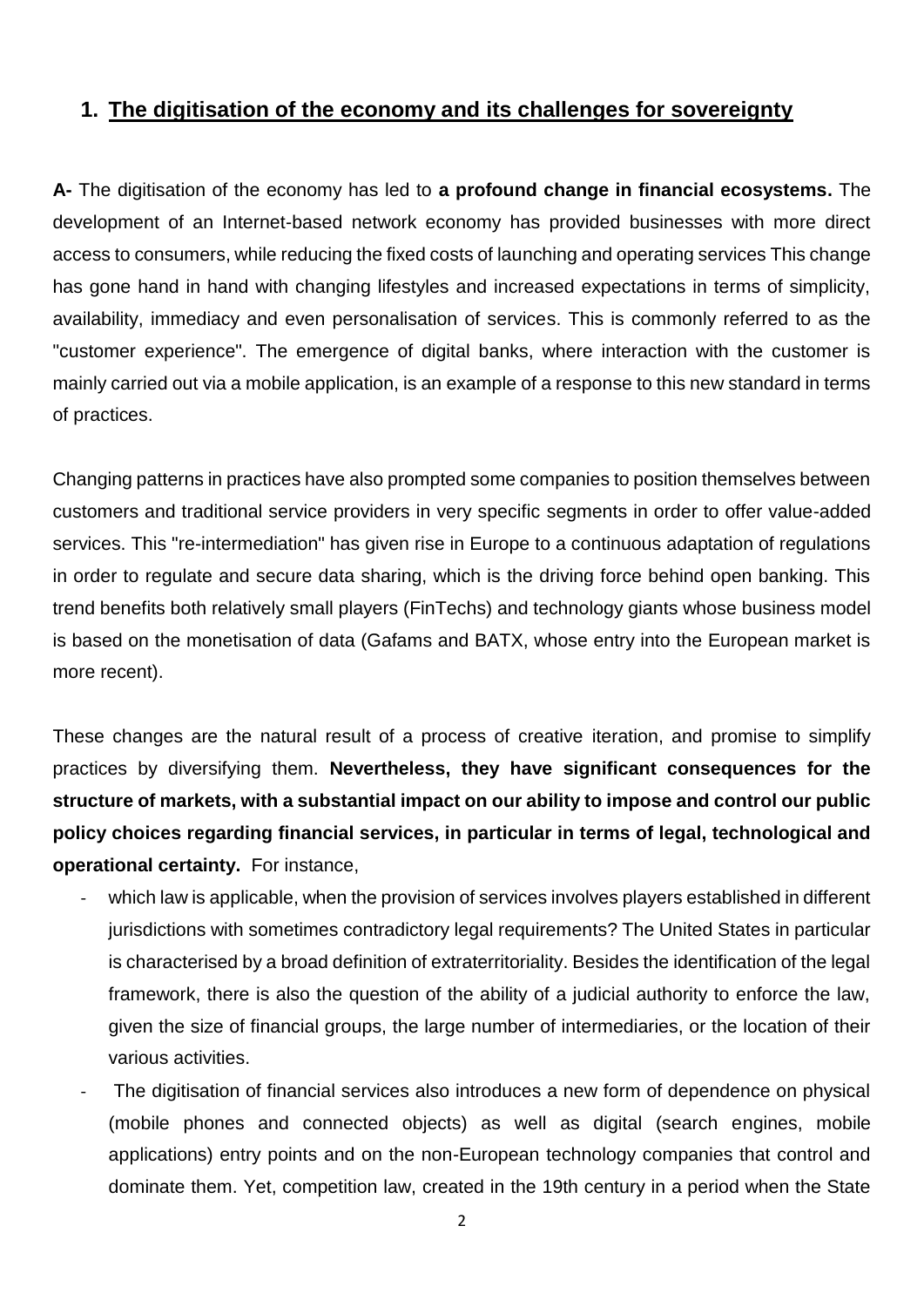took a stand on monopolies, is proving to be ill-equipped to deal with these technology companies.

Lastly, the dematerialisation of activities, by increasing the number of interconnections and system entry points, makes them more vulnerable to potential "cyber-attacks" and to their use for money laundering and terrorist financing purposes, and makes them more dependent, to counter this, on non-European players who also operate outside the regulated financial sectors.

**B- In the area of payments, digitisation is likely to have additional consequences, which also pose major challenges in terms of sovereignty. Here, I would like to highlight two that deserve special attention:**

- **The first is the development of new types of settlement assets.** The operation of **our payment systems currently relies heavily on the largely complementary use of two types of settlement asset that can be exchanged at any time at par**: central bank money, the only legal tender settlement asset, which is the money for the settlement of transactions between financial intermediaries, and commercial bank money, which is generally preferred for the settlement of retail transactions. Some crypto-asset projects aim to compete with - rather than supplement - this system by offering alternative settlement assets, "coins", whose value is not necessarily linked and fixed to central bank or commercial bank money. The implementation of these projects has shown that it is not easy to create the conditions for confidence in these alternative settlement assets and their use remains marginal to date. However, if their use were to grow significantly, their impact on the global economy could pose a major challenge to our current monetary order with major concerns for stability and sovereignty.
- The second consequence that deserves particular attention is the **processing and storage of payment data**. Both the applicable law and the ability of private and public players to ensure the proper management of their data depend on location of servers. Yet a growing share of data storage services is being outsourced to cloud providers, most of which are foreign. In addition, the use of public cloud services, where data from multiple customers are aggregated on a single server, raises issues of data security and auditability.

Several recent episodes such as the US sanctions in Crimea (2014) or the Amazon Web Services failure (2017) have illustrated the real risks to and impacts on the economy of a destabilisation of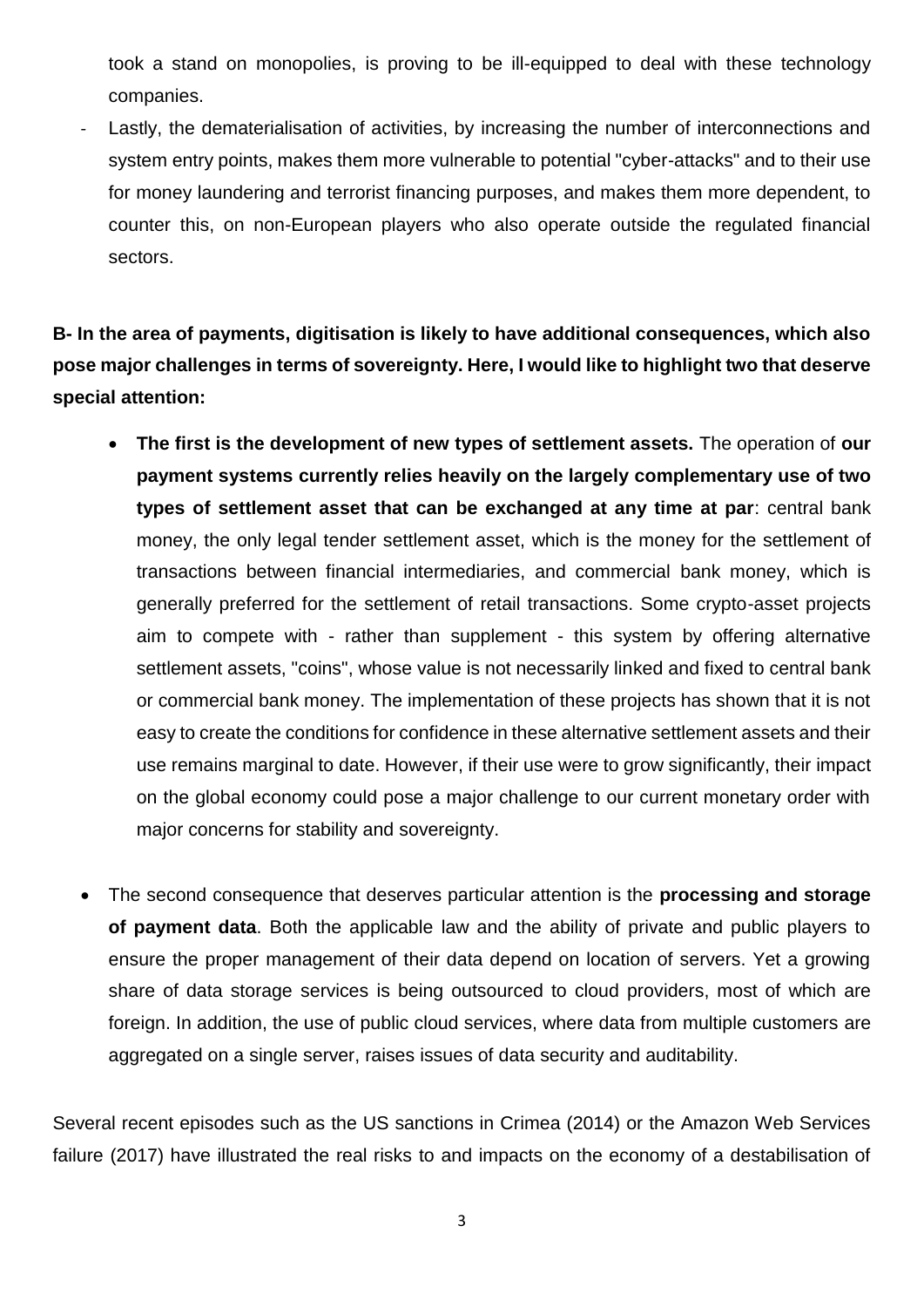payment activities. They thus stressed the need for the community to maintain end-to-end control over an activity that is essential to industry, commerce and public services.

#### **2. Faced with these challenges, what roles should central banks play?**

In this perspective, the public authorities responsible for the development of the regulatory framework applicable to financial services and European private players obviously have a major role to play. **The future of Europe's sovereignty over its payments system will be all the more secure if it can rely in particular on the ability of its private and industrial players, FinTechs and financial intermediaries to adapt and innovate continuously in order to reap the benefits for themselves and their customers of an open, competitive and highly integrated payments market at European and international level.**

In the exercise of their supervisory mandate, central banks can contribute to this by reconciling the need for openness and support for innovation, which is inherent to an economy integrated into world trade for the benefit of consumers, with their fundamental mission as guarantors and promoters of sound risk management.

But they can also contribute through their **two other traditional channels, namely as a catalyst and a provider of settlement services in central bank money**.

**A- I believe that this catalyst role is important in the field of retail payments.** Commercial bank money is the predominant settlement asset in France, even though the use of banknotes and coins remains significant in this country, as in most of the European Union. This variety of means of payment, based on settlement assets that can be exchanged at any time at par, is an advantage that I believe should be preserved for several reasons: on the one hand, because of the financial inclusion responsibility, since the most vulnerable populations are also the least banked; but also with a view to diversifying risks, in the event of a widespread failure of electronic payment systems.

**However, it is commonly believed that in Europe there is a risk of a fragmentation of cashless means of payment and a dependence on dominant foreign players that benefit from the effects of global networks.** This is particularly true of international payment schemes in the area of card payments (Visa, Mastercard), through which nearly two-thirds of card payments made in the European Union, especially cross-border transactions, are routed. Eighteen countries depend entirely on international schemes for the processing of their domestic transactions. Mobile payments, whose share is increasing, depend largely on mobile operating system developers such as Apple or Samsung. In addition, private systems entering in the instant payment sector are multiplying - Paypal,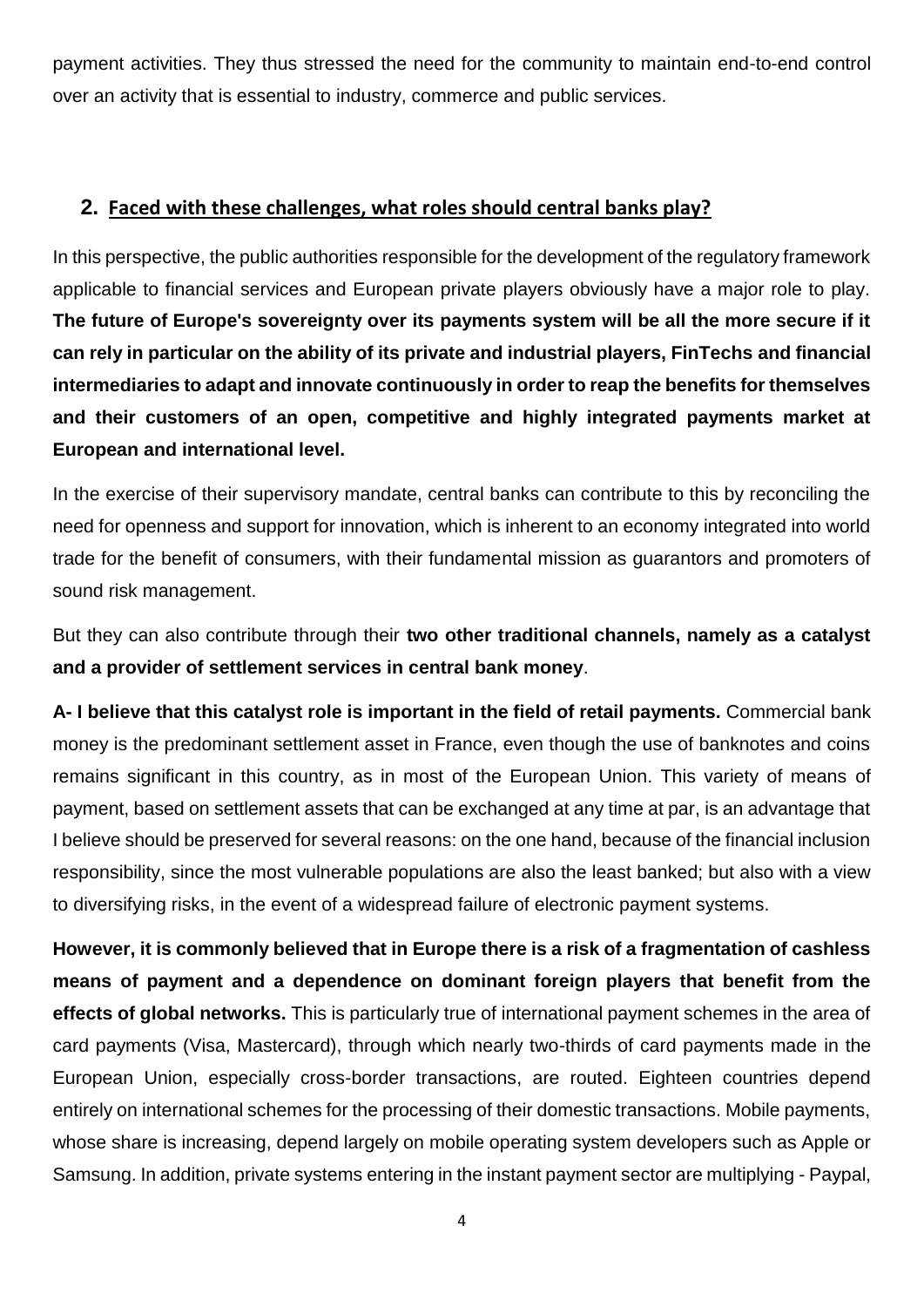Lydia, and also Alipay, which will soon be launched in France, for example - at the risk of undermining bank interoperability and competition. Restrictions on the use of certain proprietary technical solutions such as NFC sensors, or payment card acceptance software for example, may also constitute an obstacle to free competition.

Hence, the importance, in this context, of including **collective interest projects** in the European strategy for retail payments, which has reiterated the need for the EU to ensure the independence of its range of payment solutions. A key example of this is the project conducted by a group of banks to propose a solution, known as the **European Payment Initiative (EPI). This is why the Banque de France and the Eurosystem as a whole are encouraging and supporting this market initiative, which would represent a further major milestone in the creation of an integrated European payment area since the creation of the SEPA area.** 

**B- Central banks may also contribute as providers of settlement services in central bank money, particularly with regard to financial intermediaries**. Indeed, central bank money is the cornerstone of settlements between financial intermediaries and has every reason to remain so in the future: experience shows that financial players need a risk-free settlement asset.

However, with the **development of the tokenisation of financial assets, would it be advisable to tokenise their counterpart, the settlement currency?** Doing this may lead to changes not in what constitutes the very foundation of central bank money - confidence - but in the way it is issued. **It is in this context that the opportunity for a "wholesale" central bank digital currency could arise. This requires central banks to invest in the technical innovations underpinning the digitisation of financial assets and their transfer methods, to conduct experiments and take advantage of them in order to improve the performance of the services they provide to the economy.** And that is what the Banque de France is doing. With the support of its Lab, it has been investing in blockchain technology for several years now, and is implementing it on an operational level with its MADRE project for managing the databases for SEPA creditor identifiers and bank branches. Another recent example is the ECB's launch of the TARGET Instant Payment Settlement (TIPS), with the aim of ensuring the coordinated development of instant payments. By placing its initiatives within the framework of the Eurosystem's discussions on an "e-euro", the Banque de France will continue and enhance its investment and expertise in the area of innovation in payment infrastructures and means of payment. To this end, it has recently created an Infrastructures, Innovation and Payments Directorate. This Directorate will enhance its resources in this area and will, I hope, participate in the work carried out within the BIS Innovation Hub. **On an operational level, this commitment will soon lead the Bank, in close cooperation with market**